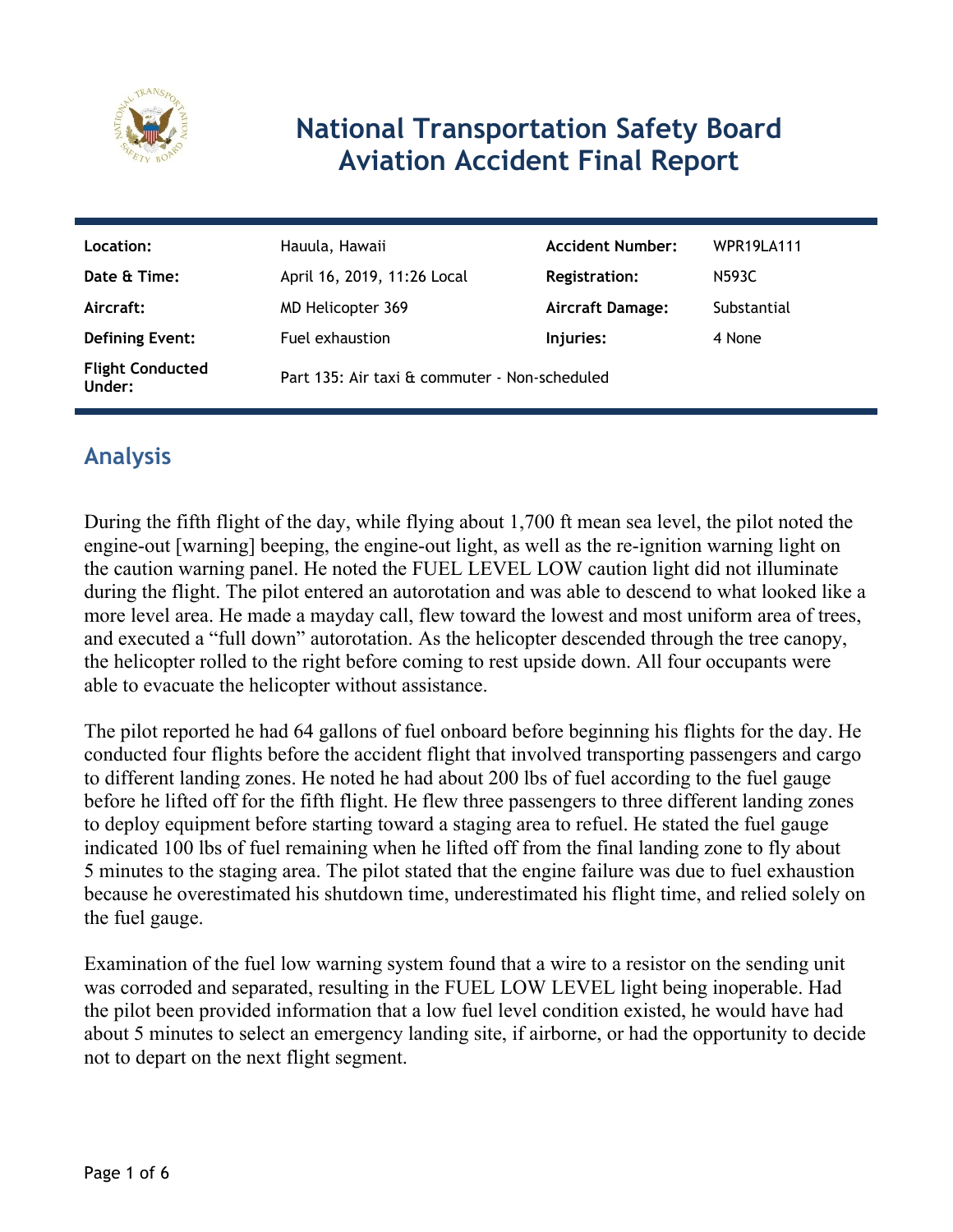## **Probable Cause and Findings**

The National Transportation Safety Board determines the probable cause(s) of this accident to be:

Fuel exhaustion as a result of the pilot's fuel burn miscalculation. Contributing to the accident was the inoperative caution light indicating low fuel level.

| <b>Findings</b>  |                       |
|------------------|-----------------------|
| Aircraft         | Fuel - Fluid level    |
| Personnel issues | Fuel planning - Pilot |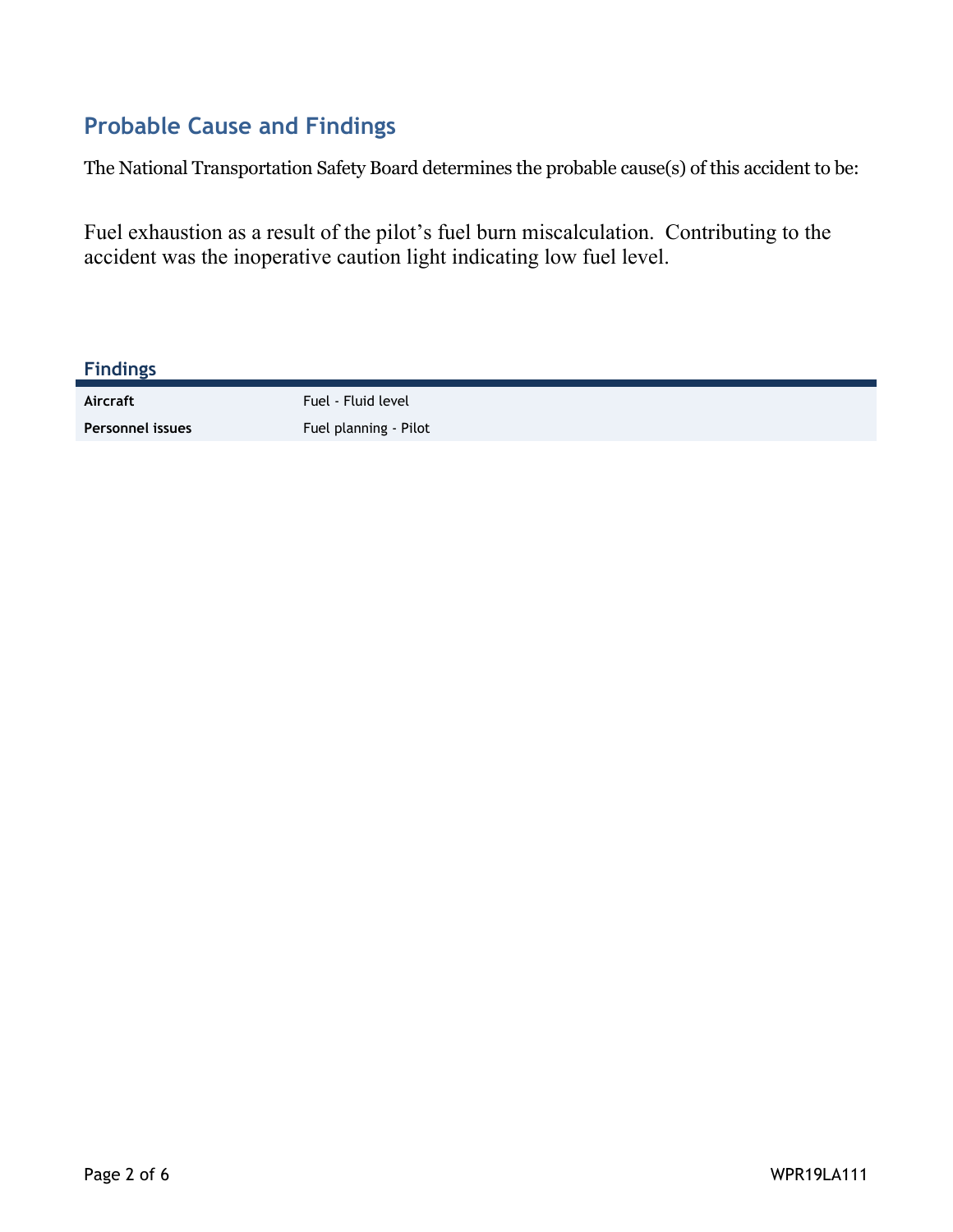## **Factual Information**

On April 16, 2019, about 1126 Hawaii time, a McDonnell Douglas 369E helicopter, N593C, was substantially damaged when it was involved in an accident near Hauula, Hawaii. The pilot and three passengers were not injured. The helicopter was operated as a Title 14 *Code of Federal Regulations* Part 135 flight.

During the fifth flight of the day, while flying about 1,700 ft mean sea level over mountainous terrain, the pilot noted the engine-out [warning] beeping, the engine-out light, as well as the reignition warning light on the caution warning panel. He noted the FUEL LEVEL LOW caution light did not illuminate during the flight. The pilot entered an autorotation and was able to descend to what looked like a more level area. He made a mayday call, flew toward the lowest and most uniform area of trees, and executed a "full down" autorotation. As the helicopter descended through the tree canopy, the helicopter rolled to the right before coming to rest upside down. All four occupants were able to evacuate the helicopter without assistance.

The pilot reported that after having arrived for the first flight of the day at the "Turtle Bay" staging area, he performed his preflight inspection, fueled the helicopter with 64 gallons of fuel, and configured the helicopter for five flights.

The pilot conducted the first four flights between 0750 and 1045, which involved transporting passengers and cargo to different landing zones. He did not shut down the engine between the fourth and fifth flights, and he noted he had about 200 lbs of fuel according to the fuel gauge before he lifted off about 1050. He then flew three passengers to three different landing zones to deploy equipment before starting toward the staging area to refuel. He stated the fuel gauge indicated 100 lbs of fuel remaining when he lifted off from the final landing to fly about 5 minutes to the staging area.

Based on the flight times and shutdown times provided by the pilot, the total flight time was calculated to be about 2 hours and 36 minutes. The total shutdown time was 30 minutes.

The pilot told investigators "…it seems apparent to me that fuel exhaustion was the cause of the engine flaming out and this accident." He further explained that he planned for enough fuel to complete the missions that morning prior to initial departure but didn't keep a running track of actual flight time. He also said he knew better than to rely solely on the fuel gauge but had somehow done that.

A Federal Aviation Administration (FAA) inspector examined the wreckage and examined the FUEL LEVEL LOW warning system. He noted the FUEL LOW LEVEL light illuminated when the PRESS TO TEST button was depressed, but it did not illuminate when the [fuel level sending unit] float arm was lowered to simulate a low fuel level. The fuel gauge responded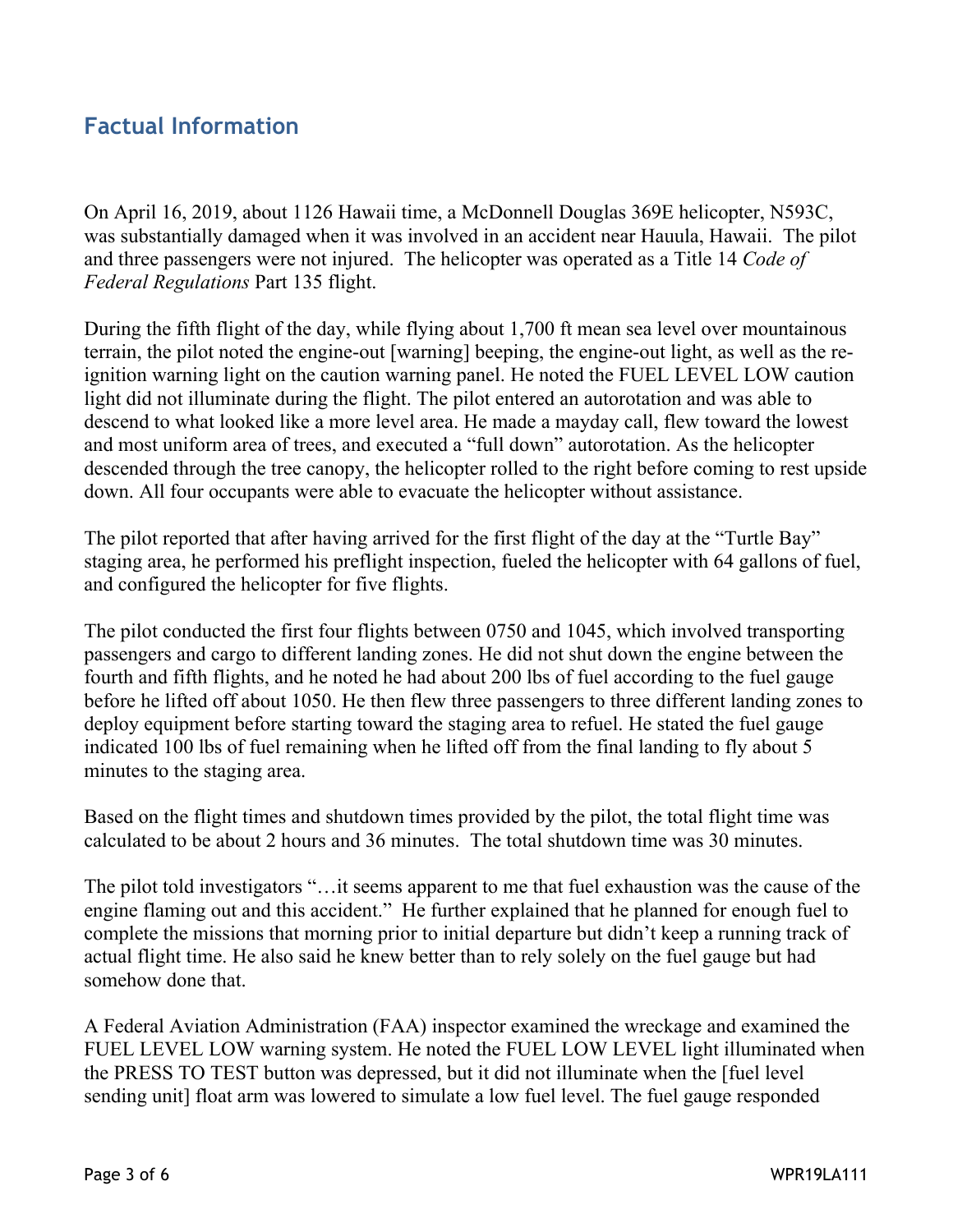appropriately when the float arm was raised and lowered. Examination of the circuit board that controls the FUEL LEVEL LOW light revealed a disconnected/broken and corroded wire on one end of the resistor on the board.

According to the helicopter manufacturer, the FUEL LEVEL LOW light illuminates based on the configuration of the helicopter. This normally occurs with about 35 pounds of fuel remaining, of which about 22.5 pounds is usable. This would equate to about 3.3 gallons of usable fuel remaining. Considering a fuel burn of about 35 gallons per hour, the engine would operate about 5 minutes until the engine flamed out after illumination of the FUEL LEVEL LOW light.

#### **History of Flight**

| Enroute-cruise           | Fuel exhaustion (Defining event)   |
|--------------------------|------------------------------------|
| <b>Enroute</b>           | Loss of engine power (partial)     |
| <b>Emergency descent</b> | Off-field or emergency landing     |
| Autorotation             | Collision with terr/obj (non-CFIT) |

#### **Pilot Information**

| Certificate:                     | Commercial                                                                                                                                                                                                                                         | Age:                              | 42.Male          |
|----------------------------------|----------------------------------------------------------------------------------------------------------------------------------------------------------------------------------------------------------------------------------------------------|-----------------------------------|------------------|
| Airplane Rating(s):              | Single-engine land                                                                                                                                                                                                                                 | Seat Occupied:                    | Left             |
| <b>Other Aircraft Rating(s):</b> | Helicopter                                                                                                                                                                                                                                         | <b>Restraint Used:</b>            | 4-point          |
| Instrument Rating(s):            | Helicopter                                                                                                                                                                                                                                         | <b>Second Pilot Present:</b>      | No               |
| Instructor Rating(s):            | Helicopter                                                                                                                                                                                                                                         | <b>Toxicology Performed:</b>      | No.              |
| <b>Medical Certification:</b>    | Class 2 With waivers/limitations                                                                                                                                                                                                                   | Last FAA Medical Exam:            | November 2, 2018 |
| <b>Occupational Pilot:</b>       | Yes                                                                                                                                                                                                                                                | Last Flight Review or Equivalent: | February 6, 2019 |
| <b>Flight Time:</b>              | 2545 hours (Total, all aircraft), 1350 hours (Total, this make and model), 2427 hours (Pilot In<br>Command, all aircraft), 315 hours (Last 90 days, all aircraft), 82 hours (Last 30 days, all<br>aircraft), 2 hours (Last 24 hours, all aircraft) |                                   |                  |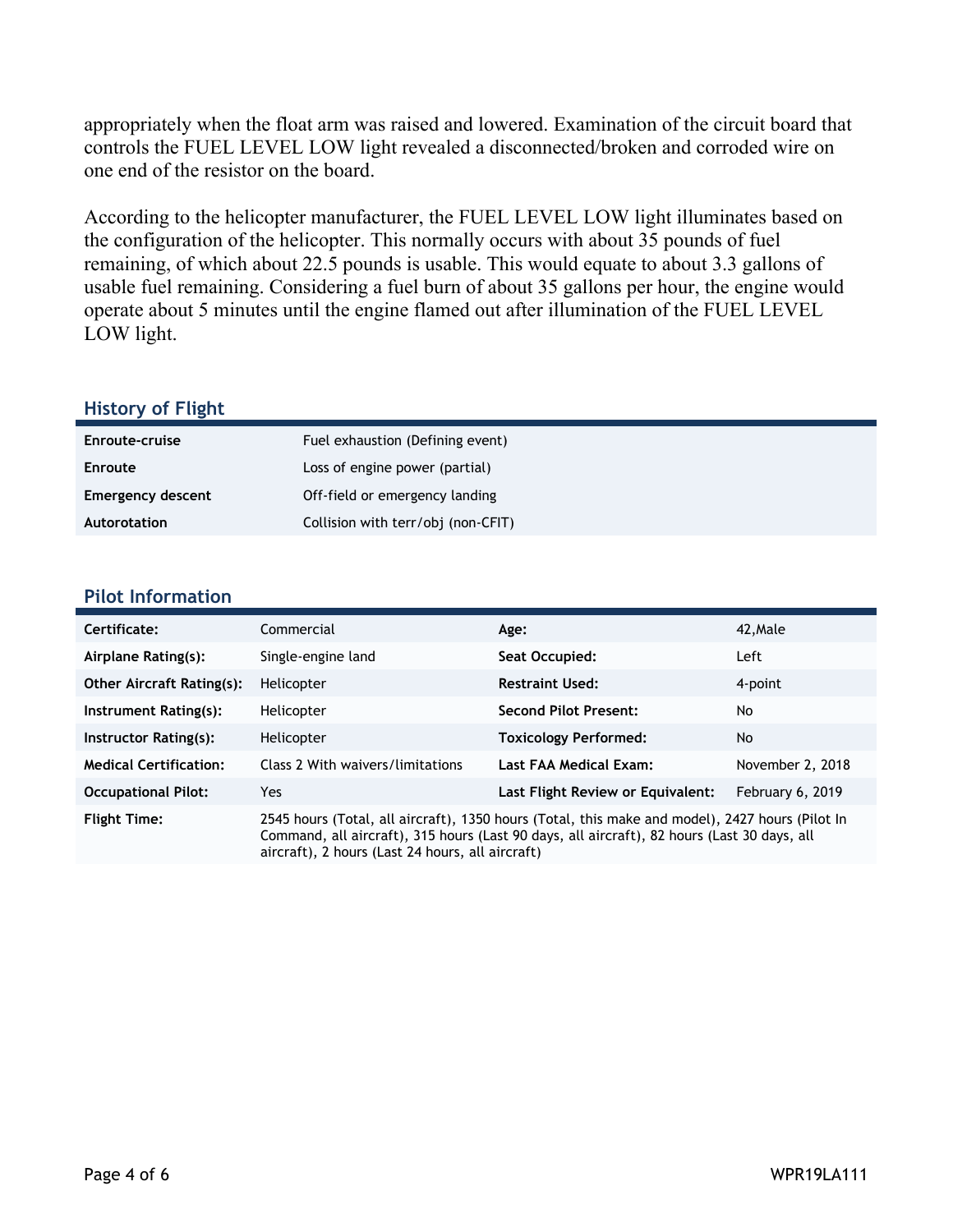## **Aircraft and Owner/Operator Information**

| Aircraft Make:                    | <b>MD Helicopter</b>              | <b>Registration:</b>                     | N593C                                                                                                                        |
|-----------------------------------|-----------------------------------|------------------------------------------|------------------------------------------------------------------------------------------------------------------------------|
| Model/Series:                     | 369 E                             | <b>Aircraft Category:</b>                | Helicopter                                                                                                                   |
| <b>Year of Manufacture:</b>       | 1986                              | <b>Amateur Built:</b>                    |                                                                                                                              |
| Airworthiness Certificate:        | Normal; Utility                   | Serial Number:                           | 201E                                                                                                                         |
| Landing Gear Type:                | <b>Skid</b>                       | Seats:                                   | 5                                                                                                                            |
| Date/Type of Last Inspection:     | April 12, 2019 100 hour           | <b>Certified Max Gross Wt.:</b>          | 3000 lbs                                                                                                                     |
| Time Since Last Inspection:       | 31.5 Hrs                          | Engines:                                 | 1 Turbo shaft                                                                                                                |
| Airframe Total Time:              | 3757.5 Hrs at time of<br>accident | <b>Engine Manufacturer:</b>              | Rolls-Royce                                                                                                                  |
| ELT:                              | C126 installed, not activated     | <b>Engine Model/Series:</b>              | 250-C20B                                                                                                                     |
| <b>Registered Owner:</b>          |                                   | <b>Rated Power:</b>                      | 420                                                                                                                          |
| Operator:                         |                                   | <b>Operating Certificate(s)</b><br>Held: | Rotorcraft external load<br>(133), On-demand air taxi<br>(135), Commercial air tour<br>(136), Agricultural aircraft<br>(137) |
| <b>Operator Does Business As:</b> |                                   | <b>Operator Designator Code:</b>         | K <sub>2</sub> D <sub>A</sub>                                                                                                |

## **Meteorological Information and Flight Plan**

| <b>Conditions at Accident Site:</b>     | Visual (VMC)                     | <b>Condition of Light:</b>              | Day                                  |
|-----------------------------------------|----------------------------------|-----------------------------------------|--------------------------------------|
| <b>Observation Facility, Elevation:</b> | HHI,837 ft msl                   | Distance from Accident Site:            | 9 Nautical Miles                     |
| <b>Observation Time:</b>                | 10:59 Local                      | Direction from Accident Site:           | $40^{\circ}$                         |
| <b>Lowest Cloud Condition:</b>          | Few / 3800 ft AGL                | Visibility                              | 10 miles                             |
| Lowest Ceiling:                         | None                             | Visibility (RVR):                       |                                      |
| Wind Speed/Gusts:                       | 10 knots $/$                     | Turbulence Type<br>Forecast/Actual:     | None / None                          |
| <b>Wind Direction:</b>                  | $160^\circ$                      | Turbulence Severity<br>Forecast/Actual: | N/A / Severe                         |
| <b>Altimeter Setting:</b>               | 30.08 inches Hg                  | <b>Temperature/Dew Point:</b>           | $26.1^{\circ}$ C / 15.6 $^{\circ}$ C |
| <b>Precipitation and Obscuration:</b>   | No Obscuration; No Precipitation |                                         |                                      |
| <b>Departure Point:</b>                 | Wiamano, HI (NA)                 | Type of Flight Plan Filed:              | None                                 |
| Destination:                            | Kahuku, HI (HI58)                | Type of Clearance:                      | None                                 |
| <b>Departure Time:</b>                  | 10:50 Local                      | <b>Type of Airspace:</b>                | Class G                              |